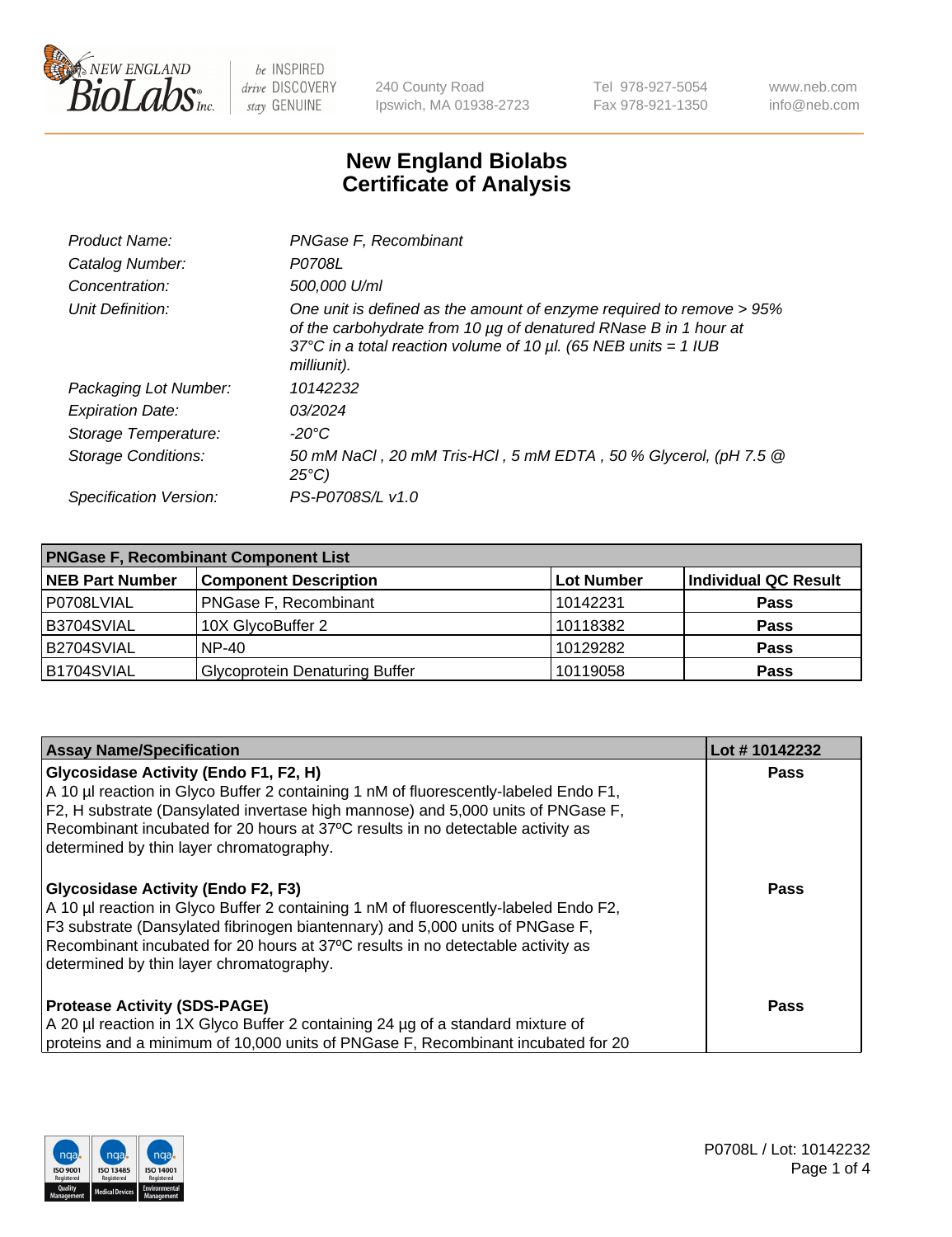

240 County Road Ipswich, MA 01938-2723 Tel 978-927-5054 Fax 978-921-1350 www.neb.com info@neb.com

| <b>Assay Name/Specification</b>                                                                                                                                                                                                                                                                                                                      | Lot #10142232 |
|------------------------------------------------------------------------------------------------------------------------------------------------------------------------------------------------------------------------------------------------------------------------------------------------------------------------------------------------------|---------------|
| hours at 37°C, results in no detectable degradation of the protein mixture as<br>determined by SDS-PAGE with Coomassie Blue detection.                                                                                                                                                                                                               |               |
| <b>Protein Purity Assay (SDS-PAGE)</b><br>PNGase F, Recombinant is ≥ 95% pure as determined by SDS-PAGE analysis using<br>Coomassie Blue detection.                                                                                                                                                                                                  | <b>Pass</b>   |
| Glycosidase Activity (α1-2 Fucosidase)<br>A 10 µl reaction in Glyco Buffer 2 containing 1 nM of fluorescently-labeled<br>α-Fucosidase substrate (Fucα1-2Galβ1-4Glc-AMC) and 5,000 units of PNGase F,<br>Recombinant incubated for 20 hours at 37°C results in no detectable activity as<br>determined by thin layer chromatography.                  | <b>Pass</b>   |
| Glycosidase Activity (α1-3 Fucosidase)<br>A 10 µl reaction in Glyco Buffer 2 containing 1 nM of fluorescently-labeled<br>α-Fucosidase substrate (Fucα1-3Galβ1-4GlcNAcβ1-3Galβ1-4Glc-AMC) and 5,000 units of<br>PNGase F, Recombinant incubated for 20 hours at 37°C results in no detectable<br>activity as determined by thin layer chromatography. | <b>Pass</b>   |
| Glycosidase Activity (α1-3 Mannosidase)<br>A 10 µl reaction in Glyco Buffer 2 containing 1 nM of fluorescently-labeled<br>α-Mannosidase substrate (Manα1-3Manβ1-4GlcNAc-AMC) and 5,000 units of PNGase F,<br>Recombinant incubated for 20 hours at 37°C results in no detectable activity as<br>determined by thin layer chromatography.             | <b>Pass</b>   |
| Glycosidase Activity (α1-3 Galactosidase)<br>A 10 µl reaction in Glyco Buffer 2 containing 1 nM of fluorescently-labeled<br>α-Galactosidase substrate (Galα1-3Galβ1-4GlcNAc-AMC) and 5,000 units of PNGase F,<br>Recombinant incubated for 20 hours at 37°C results in no detectable activity as<br>determined by thin layer chromatography.         | <b>Pass</b>   |
| Glycosidase Activity (a1-6 Galactosidase)<br>A 10 µl reaction in Glyco Buffer 2 containing 1 nM of fluorescently-labeled<br>α-Galactosidase substrate (Galα1-6Galα1-6Glcα1-2Fru-AMC) and 5,000 units of PNGase<br>F, Recombinant incubated for 20 hours at 37°C results in no detectable activity as<br>determined by thin layer chromatography.     | Pass          |
| Glycosidase Activity (α-Glucosidase)<br>A 10 µl reaction in Glyco Buffer 2 containing 1 nM of fluorescently-labeled<br>α-Glucosidase substrate (Glcα1-6Glcα1-4Glc-AMC) and 5,000 units of PNGase F,<br>Recombinant incubated for 20 hours at 37°C results in no detectable activity as<br>determined by thin layer chromatography.                   | <b>Pass</b>   |

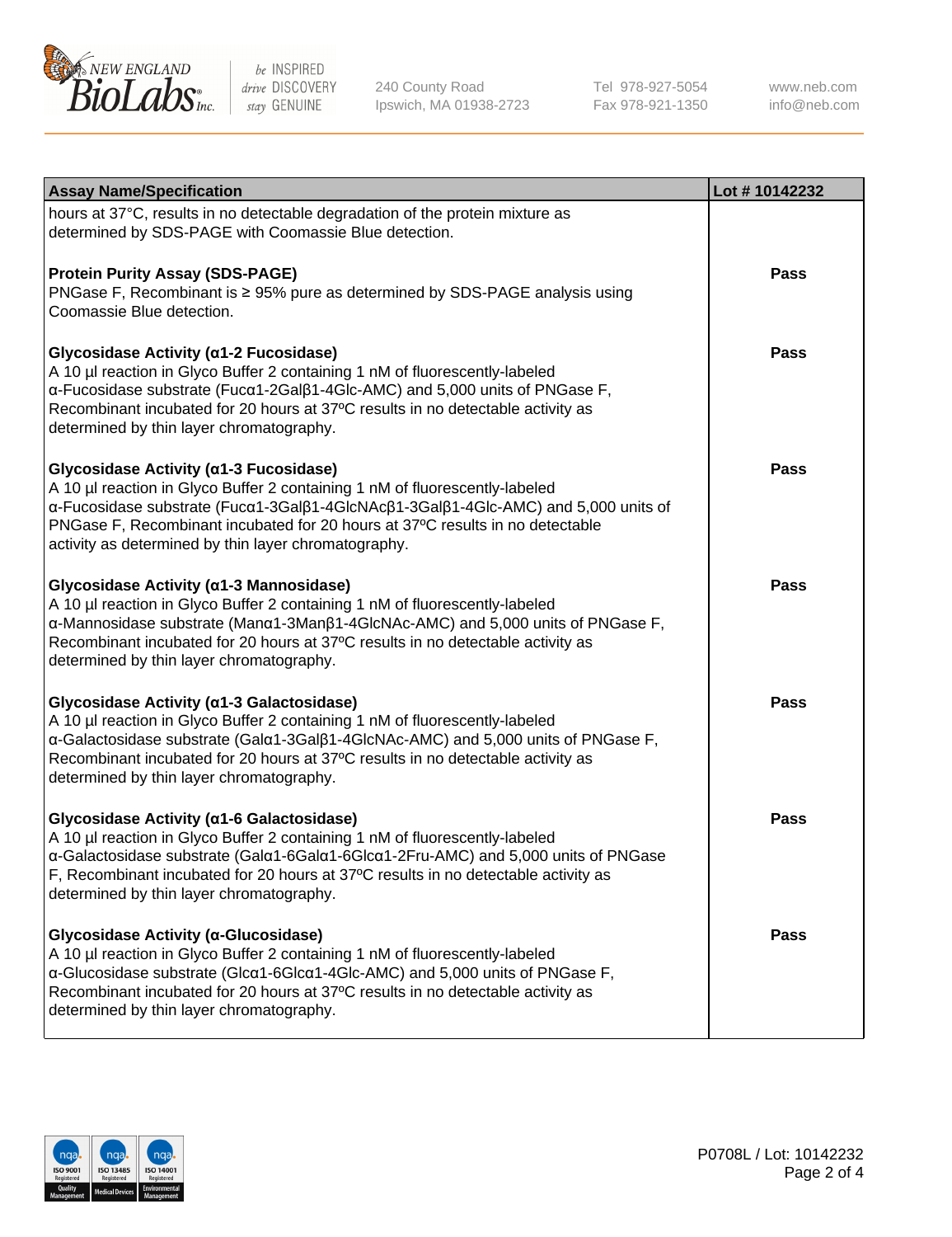

240 County Road Ipswich, MA 01938-2723 Tel 978-927-5054 Fax 978-921-1350 www.neb.com info@neb.com

| <b>Assay Name/Specification</b>                                                                                                                                                                                                                                                                                                                                                    | Lot #10142232 |
|------------------------------------------------------------------------------------------------------------------------------------------------------------------------------------------------------------------------------------------------------------------------------------------------------------------------------------------------------------------------------------|---------------|
| Glycosidase Activity (α1-6 Mannosidase)<br>A 10 µl reaction in Glyco Buffer 2 containing 1 nM of fluorescently-labeled<br>α-Mannosidase substrate (Manα1-6Manα1-6(Manα1-3)Man-AMC) and 5,000 units of PNGase<br>F, Recombinant incubated for 20 hours at 37°C results in no detectable activity as<br>determined by thin layer chromatography.                                     | Pass          |
| Glycosidase Activity (α-N-Acetylgalactosaminidase)<br>A 10 µl reaction in Glyco Buffer 2 containing 1 nM of fluorescently-labeled<br>α-N-Acetylgalactosaminidase substrate (GalNAcα1-3(Fucα1-2)Galβ1-4Glc-AMC) and 5,000<br>units of PNGase F, Recombinant incubated for 20 hours at 37°C results in no<br>detectable activity as determined by thin layer chromatography.         | Pass          |
| Glycosidase Activity (β1-3 Galactosidase)<br>A 10 µl reaction in Glyco Buffer 2 containing 1 nM of fluorescently-labeled<br>$\beta$ -Galactosidase substrate (Gal $\beta$ 1-3GlcNAc $\beta$ 1-4Gal $\beta$ 1-4Glc-AMC) and 5,000 units of<br>PNGase F, Recombinant incubated for 20 hours at 37°C results in no detectable<br>activity as determined by thin layer chromatography. | <b>Pass</b>   |
| Glycosidase Activity (α-Neuraminidase)<br>A 10 µl reaction in Glyco Buffer 2 containing 1 nM of fluorescently-labeled<br>α-Neuraminidase substrate (Neu5Acα2-3Galβ1-3GlcNAcβ1-3Galβ1-4Glc-AMC) and 5,000<br>units of PNGase F, Recombinant incubated for 20 hours at 37°C results in no<br>detectable activity as determined by thin layer chromatography.                         | Pass          |
| Glycosidase Activity (β1-4 Galactosidase)<br>A 10 µl reaction in Glyco Buffer 2 containing 1 nM of fluorescently-labeled<br>β-Galactosidase substrate (Galβ1-4GlcNAcβ1-3Galβ1-4Glc -AMC) and 5,000 units of<br>PNGase F, Recombinant incubated for 20 hours at 37°C results in no detectable<br>activity as determined by thin layer chromatography.                               | <b>Pass</b>   |
| Glycosidase Activity (β-N-Acetylgalactosaminidase)<br>A 10 µl reaction in Glyco Buffer 2 containing 1 nM of fluorescently-labeled<br>β-N-Acetylgalactosaminidase substrate (GalNAcβ1-4Galβ1-4Glc-AMC) and 5,000 units of<br>PNGase F, Recombinant incubated for 20 hours at 37°C results in no detectable<br>activity as determined by thin layer chromatography.                  | <b>Pass</b>   |
| Glycosidase Activity (β-Mannosidase)<br>A 10 µl reaction in Glyco Buffer 2 containing 1 nM of fluorescently-labeled<br>$\beta$ -Mannosidase substrate (Man $\beta$ 1-4Man $\beta$ 1-4Man-AMC) and 5,000 units of PNGase F,<br>Recombinant incubated for 20 hours at 37°C results in no detectable activity as<br>determined by thin layer chromatography.                          | <b>Pass</b>   |
| Glycosidase Activity (β-Xylosidase)                                                                                                                                                                                                                                                                                                                                                | <b>Pass</b>   |